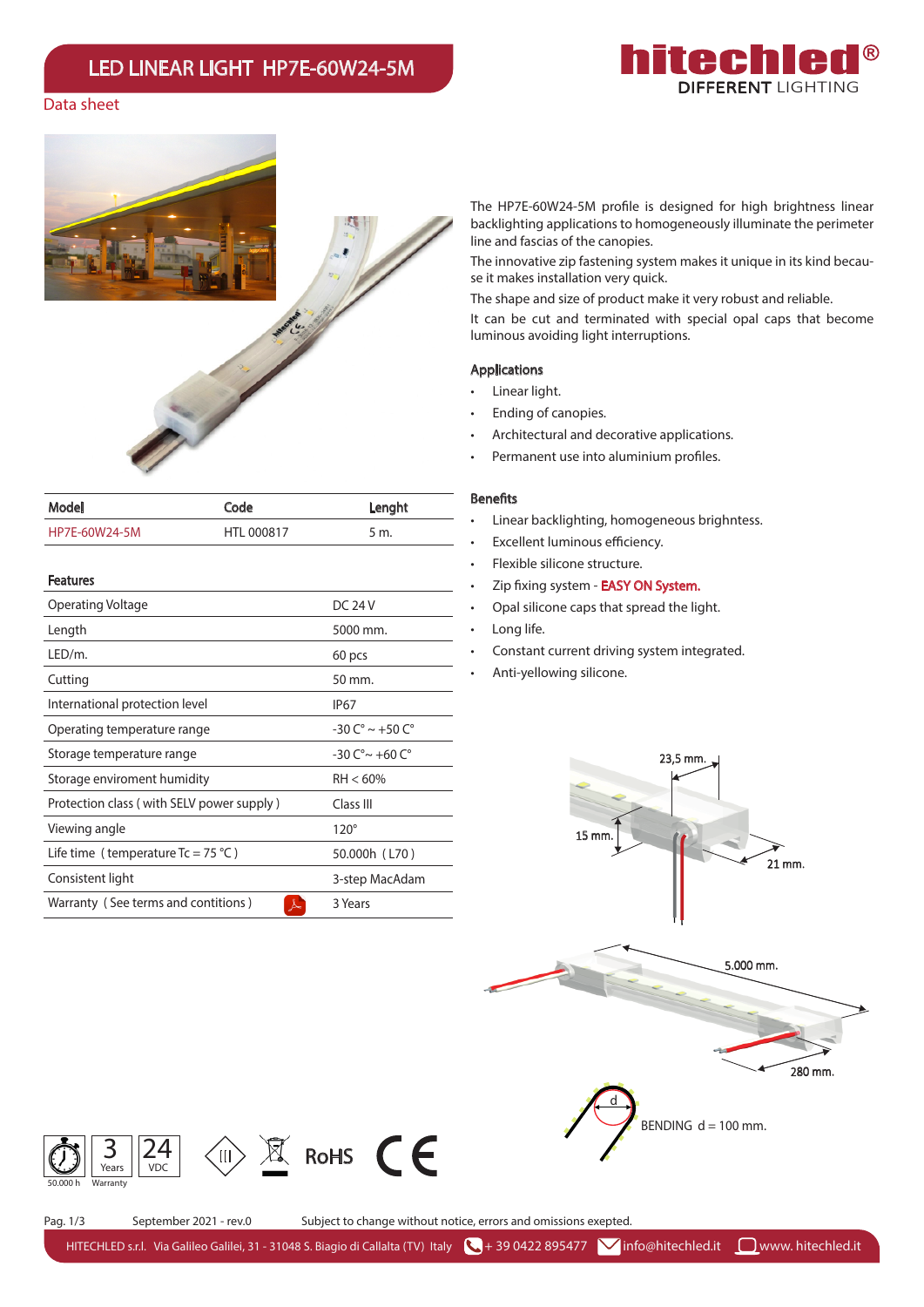

## Electrical data

| Model         | Nominal<br>Voltage | Voltage range | Accidental reverse input<br>voltage protection up to | Nominal wattage |
|---------------|--------------------|---------------|------------------------------------------------------|-----------------|
| HP7E-60W24-5M | 24 VDC             | 2325 VDC      | 25 VDC                                               | 36 W            |
|               |                    |               |                                                      |                 |

## Photometrical data

| Model         | Iolor  | Color Temperature | CRI  | Typical Luminous Fux | Typical Luminous Efficiency |
|---------------|--------|-------------------|------|----------------------|-----------------------------|
| HP7E-60W24-5M | 24 VDC | 6500/7000k        | > 80 | 870 Lm./m.           | 120 Lm/W                    |
|               |        |                   |      |                      |                             |

## Powering

It is possible to connect up to a maximum of 10 m of product (2 units). Please connect any excess parts directly to the power supply with 2 more wires



#### This product comply with the following European Standard: